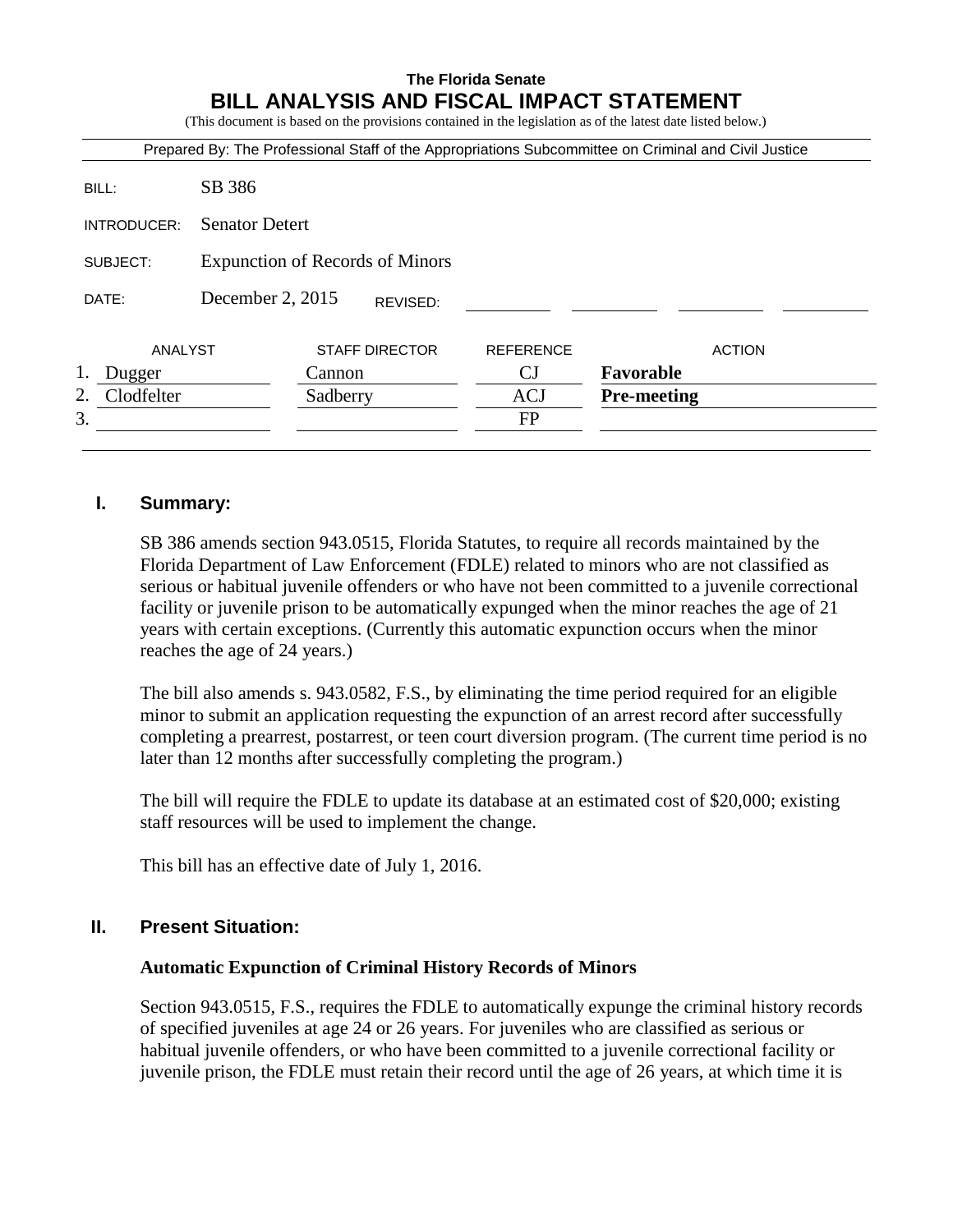automatically expunged.<sup>1</sup> For all other juveniles, FDLE must retain the record until the juvenile reaches the age of 24 years, at which time it is automatically expunged.<sup>2</sup>

A juvenile's record cannot be automatically expunged if:

- A person 18 years of age or older is charged with or convicted of a forcible felony and the person's criminal history record as a minor has not yet been destroyed;
- At any time, a minor is adjudicated as an adult for a forcible felony; or
- The record relates to a minor who was adjudicated delinquent for a violation committed on or after July 1, 2007, as provided in s. 943.0435(1)(a)1.d., F.S.<sup>3,4</sup>

In these three instances, the person's record as a minor must be merged with and retained as part of their adult record.<sup>5</sup>

## **Juvenile Diversion Expunction**

Youth who successfully complete a prearrest, postarrest, or teen court diversion program after being arrested for a nonviolent misdemeanor are eligible to have their arrest expunged, providing they have no other past criminal history.<sup>6</sup> A nonviolent misdemeanor includes simple assault or battery when the expunction process is approved in writing by the local state attorney. A domestic violence arrest is not eligible for expunction. Receiving a juvenile diversion expunction does not prohibit a youth from requesting a regular sealing or expunction under s. 943.0585 or s. 943.059, F.S., if he or she is otherwise eligible.<sup>7</sup>

The expunged arrest record is available to criminal justice agencies<sup>8</sup> only under certain enumerated circumstances, such as when it is needed to determine eligibility for the diversion program, when a youth is seeking criminal justice employment, or when it is needed for a criminal investigation. Local criminal justice agency records are treated as if they have been sealed (only available to limited entities for limited purposes<sup>9</sup>).

The FDLE is required to expunge the nonjudicial arrest record of a successful participant in a prearrest, postarrest, or teen court diversion program if the youth does the following: submits a timely filed application signed by the parents or by the minor if he or she is of age by then; submits a statement by the state attorney that the youth has successfully completed a prearrest or postarrest diversion program that was limited to minors arrested for a nonviolent misdemeanor

 $\overline{a}$ 

 $9$  See s. 943.059(4), F.S.

 $1$  Section 943.0515(1)(a), F.S.

 $2$  Section 943.0515(1)(b), F.S.

<sup>3</sup> Sections 943.0515(2) and (3), F.S.

<sup>4</sup> Section 943.0435, F.S., defines a "sexual offender" and prescribes when a sexual offender is required to register with FDLE.

<sup>5</sup> See *supra* note 3*.*

<sup>6</sup> Section 943.0582, F.S.

<sup>7</sup> *Id.*

<sup>8</sup> Section 943.045(11), F.S., defines a criminal justice agency as follows: a court; the FDLE; the Department of Juvenile Justice (DJJ); the protective investigations component of the Department of Children and Families (DCF), which investigates the crimes of abuse and neglect; or any other governmental agency or subunit thereof that performs the administration of criminal justice pursuant to a statute or rule of court and that allocates a substantial part of its annual budget to the administration of criminal justice.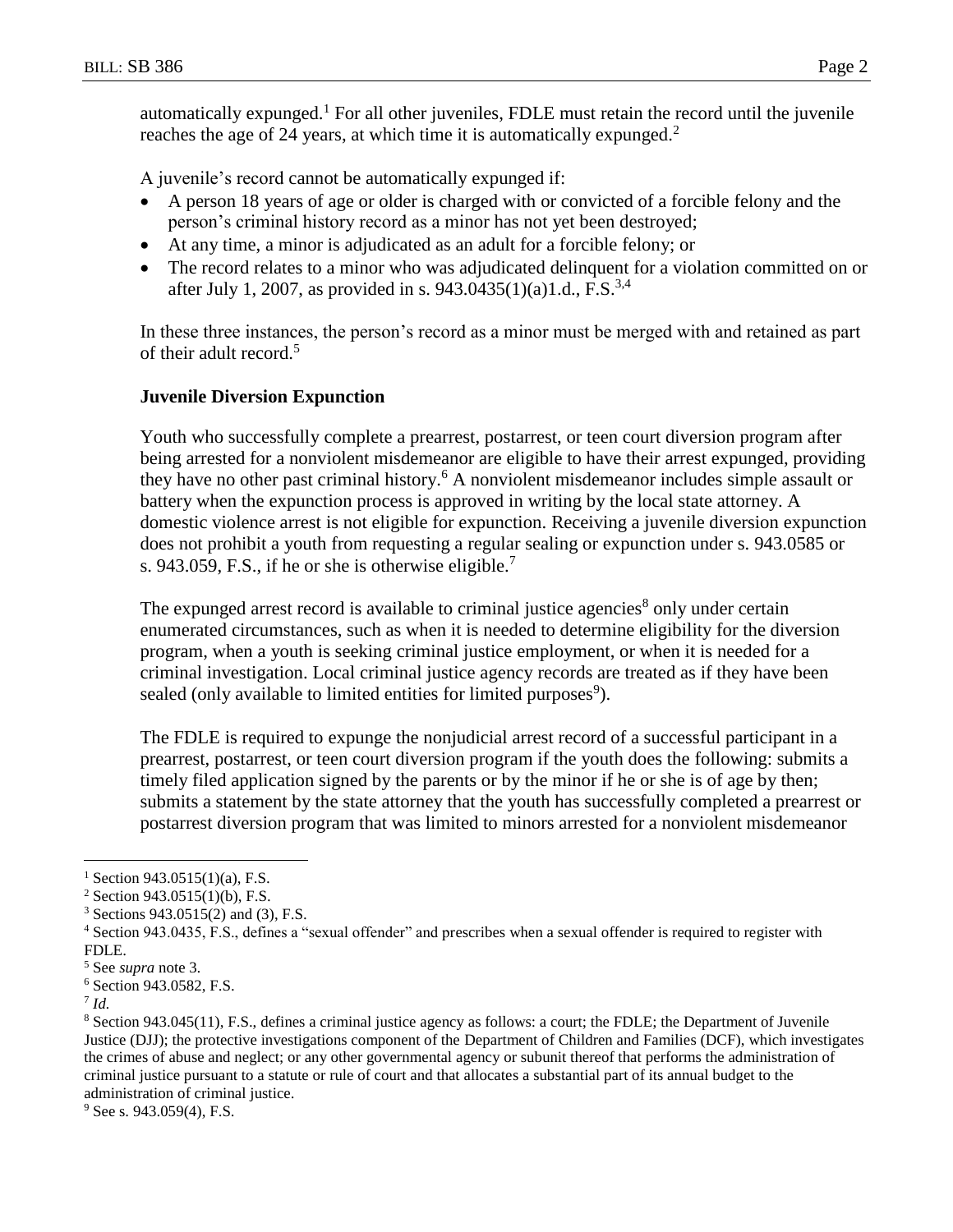(excluding domestic violence) who have not otherwise been charged with or found to have committed any criminal offense; participates in a diversion program that allows an expunction to occur; and provides that he or she has not been charged with or found to have committed a prior criminal offense.<sup>10</sup> The application must be submitted no later than 12 months after completion of the diversion program.

The FDLE is authorized to charge a \$75 processing fee for each juvenile diversion expunction request, but the executive director can waive the fee.<sup>11</sup>

## **III. Effect of Proposed Changes:**

### **Automatic Expunction of Criminal History Records of Minors**

The bill amends s. 943.0515, F.S., to require all records maintained by the FDLE related to minors who are not classified as serious or habitual juvenile offenders or who have not been committed to a juvenile correctional facility or juvenile prison to be automatically expunged when the minor reaches the age of 21 years, so long as one of the following exceptions does not apply:

- A person 18 years of age or older is charged with or convicted of a forcible felony and the person's criminal history record as a minor has not yet been destroyed;
- At any time, a minor is adjudicated as an adult for a forcible felony; or
- The record relates to a minor who was adjudicated delinquent for a violation committed on or after July 1, 2007, as provided in s. 943.0435(1)(a)1.d., F.S.<sup>12</sup>

The only change from current law is that the age for automatic expunction of records for these juveniles is lowered from 24 years of age to 21 years of age. The automatic expunction of records related to juveniles who are classified as serious or habitual juvenile offenders or who have been committed to a juvenile correctional facility or juvenile prison remains at 26 years of age.

### **Juvenile Diversion Expunction**

The bill also amends s. 943.0582, F.S., by eliminating the current time period required for an eligible minor to submit an application requesting expunction of an arrest record after successfully completing a prearrest, postarrest, or teen court diversion program. (The statute currently requires a minor to submit an application no later than 12 months after successfully completing the program.)

The bill takes effect July 1, 2016.

 $\overline{a}$ <sup>10</sup> Section 943.0582(3), F.S.

<sup>&</sup>lt;sup>11</sup> Section 943.0582(4), F.S.

<sup>12</sup> See *supra* note 4.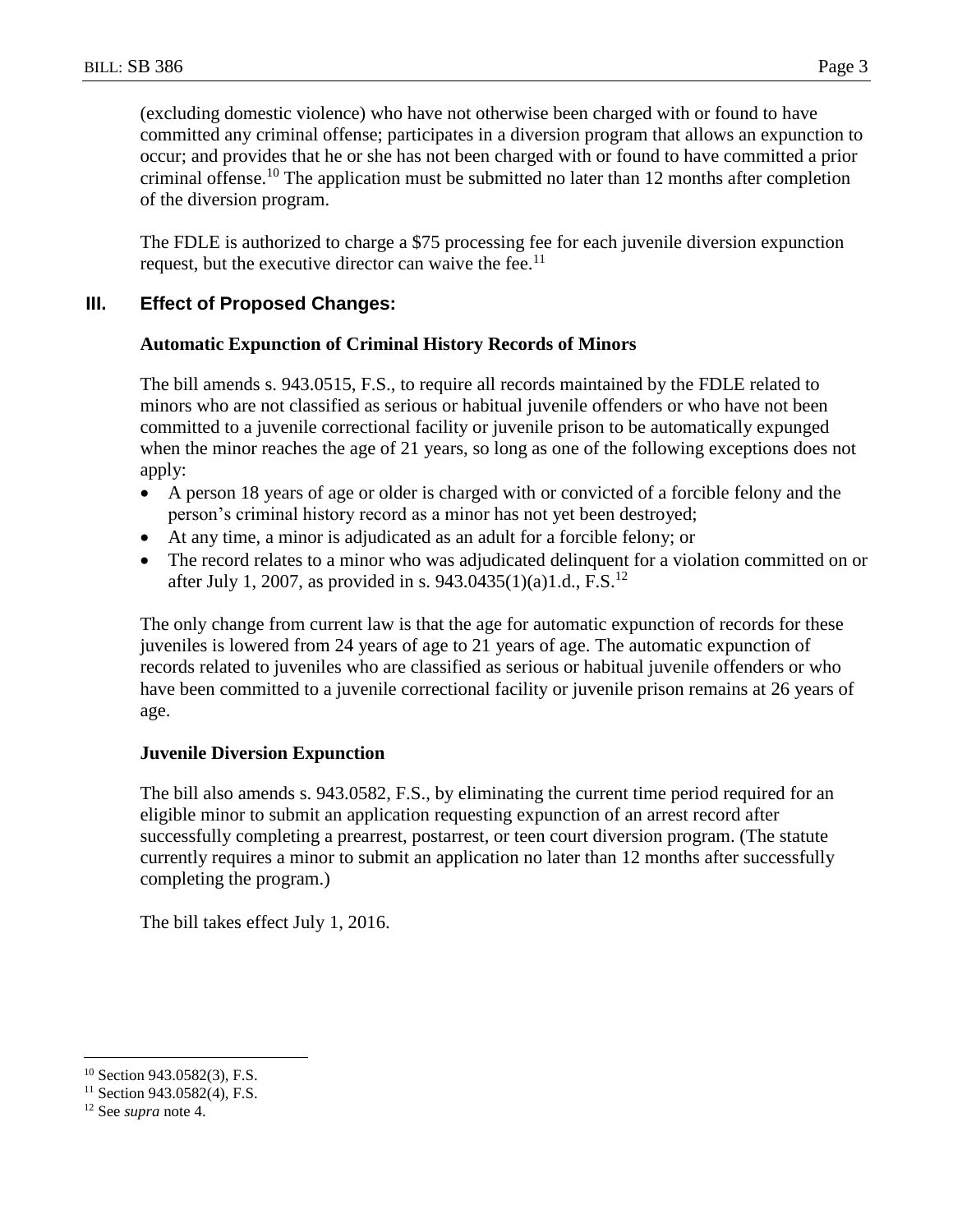## **IV. Constitutional Issues:**

A. Municipality/County Mandates Restrictions:

None.

B. Public Records/Open Meetings Issues:

None.

C. Trust Funds Restrictions:

None.

## **V. Fiscal Impact Statement:**

A. Tax/Fee Issues:

None.

B. Private Sector Impact:

Eligible youth will have their arrest records automatically expunged earlier under the bill, resulting in a potentially positive economic benefit as they look for employment.

C. Government Sector Impact:

SB 386 will require the FDLE to reduce the time period for automatic juvenile record expungement from 24 years to 21 years of age. The department's estimated time to implement the change in its database is one and a half months at an estimated cost of \$20,000. According to the FDLE, existing staff resources will be used to implement the change. $13$ 

# **VI. Technical Deficiencies:**

None.

# **VII. Related Issues:**

None.

 $\overline{a}$ 

## **VIII. Statutes Affected:**

This bill substantially amends section 943.0515 and 943.0582of the Florida Statutes.

This bill reenacts section 985.125 of the Florida Statutes.

<sup>13</sup> Florida Department of Law Enforcement, *2016 Bill Analysis for SB 386* (2016) (on file with the Senate Criminal Justice Committee).